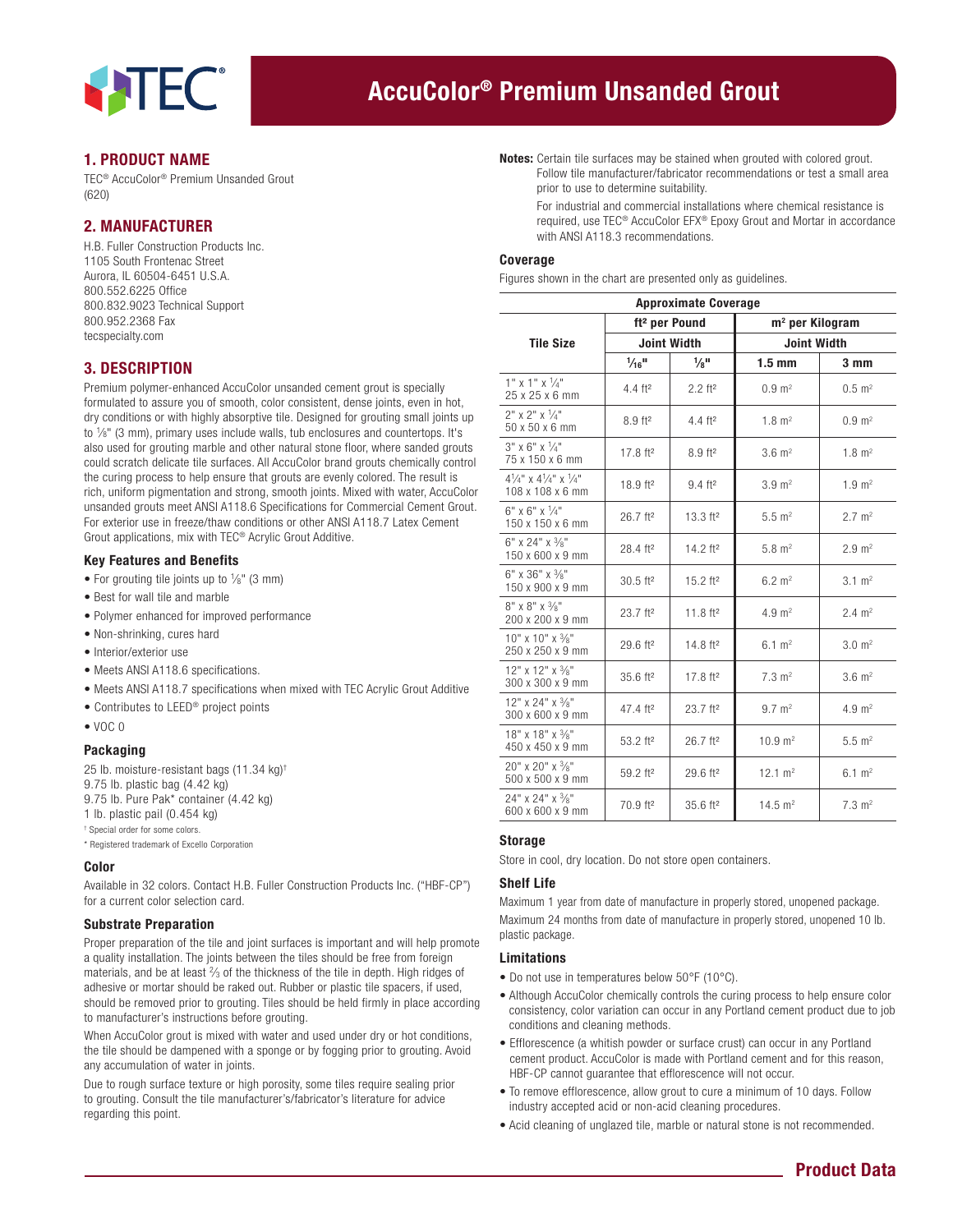#### Cautions

Read complete cautionary information printed on product container prior to use. For medical emergency information, call 1-888-853-1758.

This Product Data Sheet has been prepared in good faith on the basis of information available at the time of publication. It is intended to provide users with information about and guidelines for the proper use and application of the covered TEC brand product(s) under normal environmental and working conditions. Because each project is different, H.B. Fuller Construction Products Inc. cannot be responsible for the consequences of variations in such conditions, or for unforeseen conditions.

### 4. TECHNICAL DATA

#### Applicable Standard

Mixed with water and tested in accordance with ANSI A118.6 Specifications for Ceramic Tile Grouts, Dry-Set Grouts

| <b>AccuColor Premium Unsanded Grout (620)</b> |                                                                                     |                                        |  |  |
|-----------------------------------------------|-------------------------------------------------------------------------------------|----------------------------------------|--|--|
| <b>Description</b>                            | <b>ANSI Requirement</b>                                                             | <b>Typical Results</b>                 |  |  |
| 28 Day Compressive<br>Strength                | $\geq$ 3000 psi (20.7 MPa)                                                          | 4500-6000 psi (31.1-41.5 MPa)          |  |  |
| 28 Day Tensile Strength                       | $\geq$ 350 psi (2.4 MPa)                                                            | 350-500 psi (2.4-3.4 MPa)              |  |  |
| 28 Day Flexural Strength                      | $\geq 500$ psi (3.4 MPa)                                                            | 850-1100 psi (5.8-7.5 MPa)             |  |  |
| 27 Day Linear Shrinkage                       | $< 0.30\%$ shrinkage                                                                | $0.11 - 0.12%$ shrinkage               |  |  |
| <b>Water Absorption</b>                       | < 18% absorption<br>(50% RH to immersion)<br>< 20% absorption<br>(immersion to dry) | 14-16% absorption<br>16-17% absorption |  |  |

Greater than: > Greater than or equal to:  $\ge$  Less than: < Less than or equal to:  $\le$ 

#### Physical Properties

| <b>Description</b>              |                                                                                                       |  |
|---------------------------------|-------------------------------------------------------------------------------------------------------|--|
| <b>Physical State</b>           | Dry powder                                                                                            |  |
| Color                           | Available in white, gray and pigmented colors                                                         |  |
| Pot Life                        | 1 to 2 hour                                                                                           |  |
| Initial Cure [at 72°F (22°C)]   | 24 hours                                                                                              |  |
| Final Cure                      | 21 days                                                                                               |  |
| Foot Traffic Rating (ASTM C627) | Residential to Heavy Commercial                                                                       |  |
| Storage                         | Store in cool, dry location. Do not store open<br>containers.                                         |  |
|                                 | Maximum 1 year from date of manufacture in<br>properly stored, unopened package.                      |  |
| Shelf Life                      | Maximum 24 months from date of manufacture<br>in properly stored, unopened 10 lb. plastic<br>package. |  |

# 5. INSTALLATION INSTRUCTIONS

#### Mixing—With Water

For best results pour liquid in a bucket and then add powder. In a clean mixing container, add AccuColor grout to clean, cool water as specified below:

| <b>Size</b>         | Water                                                                  |
|---------------------|------------------------------------------------------------------------|
| 25 lbs. (11.34 kg)  | 3 <sup>1</sup> / <sub>2</sub> -4 quarts [112-128 fl. oz.] (3.3-3.78 L) |
| 9.75 lbs. (4.42 kg) | 1/4-1/2 quarts [40-48 fl. oz.] (1.2-1.4 L)                             |
| 1 lbs. (0.454 kg)   | 5 fl. oz. (147.8 mL)                                                   |

Mix well. Avoid breathing dust and contact with eyes and skin. Allow mixture to "slake" (sit in the container) for 10 minutes, then remix before using. Slaking allows the water, Portland cement and other ingredients to react properly. The working time (pot life) when mixed this way is approximately 1 to 2 hours.

Note: If less than a full container of AccuColor grout is going to be mixed at one time, or multiple bags are used from different lot numbers, mix the dry grout prior to taking out desired amount. (The fine pigment particles may settle during shipment and color variance can occur in the finished joint unless you first dry blend in this fashion.)

 To ensure color consistency across the installation, use the same liquid to grout proportions when using multiple containers for the same job.

#### Mixing—With Latex Additive

For exterior or other applications subjected to freeze/thaw conditions or other ANSI A118.7 applications, use TEC Acrylic Grout Additive or Grout Boost® in place of water. In addition, H.B. Fuller Construction Products Inc. ("HBF-CP") recommends use of liquid latex additive in any installation where increased flexibility is desired or high water resistance is required. Note: Liquid latex additives, such as TEC Acrylic Grout Additive or Grout Boost, should not be used when grouting marble or natural stone.

#### Application

Fully pack the joints between the tiles by spreading AccuColor grout with a clean, hard rubber float. Work only a small area at one time [5-10 sq. ft. (0.5-1 m<sup>2</sup>)]. Apply in a diagonal direction across the joint lines to prevent the grout from being dragged out of the joints. Go over each area several times from all directions to make sure that the grout is fully packed in. Remove any excess grout from the surface of the tile by holding the float at a 90° angle to the surface and moving it diagonally across the joints. Repeat the entire process until all joints are grouted. When grouting very absorptive tiles e.g. bisque tile and/or for thin grout lines, mix AccuColor to the highest water ratio. Additionally, pre-moistening the tile edges

by spraying or wiping with a damp sponge or towel will help ensure that the grout retains water needed to properly cure.

#### Clean-up

Allow the grout to firm up in the joints, 15 to 30 minutes for grout mixed with water or liquid latex. Wet a grout sponge in a pail containing cool, clean water and wring out all excess liquid. Move the dampened sponge across the tiles diagonally to smooth the grout down to the proper height in the joint. Continue this procedure, repeatedly rinsing the sponge in clean water and wringing out excess liquid. Do not allow excess cleaning water to remain on the surface of the grout joint. Allow the grout to dry an additional hour before removing any remaining grout residue with a dampened terrycloth towel. For removing any remaining grout residue, use a grout haze remover.

#### Protection/Damp Curing

Protect the finished installation from traffic or impact for at least 24 hours; from water immersion or freezing for at least 72 hours. Sealing grout is recommended. Consult sealer directions for proper application.

Damp curing is highly recommended in cementitious grout installations to promote complete cure. Damp curing is best accomplished by covering the tile and grout with a single layer of 40# natural kraft paper for 72 hours. Periodically, mist the kraft paper with water to maintain a moist atmosphere over the tiled surface. Do not use newspaper, plywood overlay or polyethylene film for curing.

# 6. AVAILABILITY

TEC Premium Tile and Stone Installation Products are available nationwide. To locate TEC products in your area, please contact: Phone: 800-832-9002 Website: tecspecialty.com

# 7. LIMITED WARRANTY

The product(s) covered by this Product Data Sheet are sold subject to a Limited Warranty and related terms. H.B. Fuller Construction Products disclaims the implied warranties of merchantability and fitness for a particular purpose and all incidental and consequential damages arising out of the sale, purchase or use of this product. For Limited Warranty details visit tecspecialty.com. To obtain a hard copy of the Limited Warranty call H.B. Fuller Construction Products at 800-832-9023 or mail a written request to the address in Section 2 of this Product Data Sheet.

### 8. MAINTENANCE

Not applicable

# 9. TECHNICAL SERVICES

### Technical and safety literature

To acquire technical and safety literature, please visit our website at tecspecialty.com.

### 10. FILING SYSTEM

Division 9